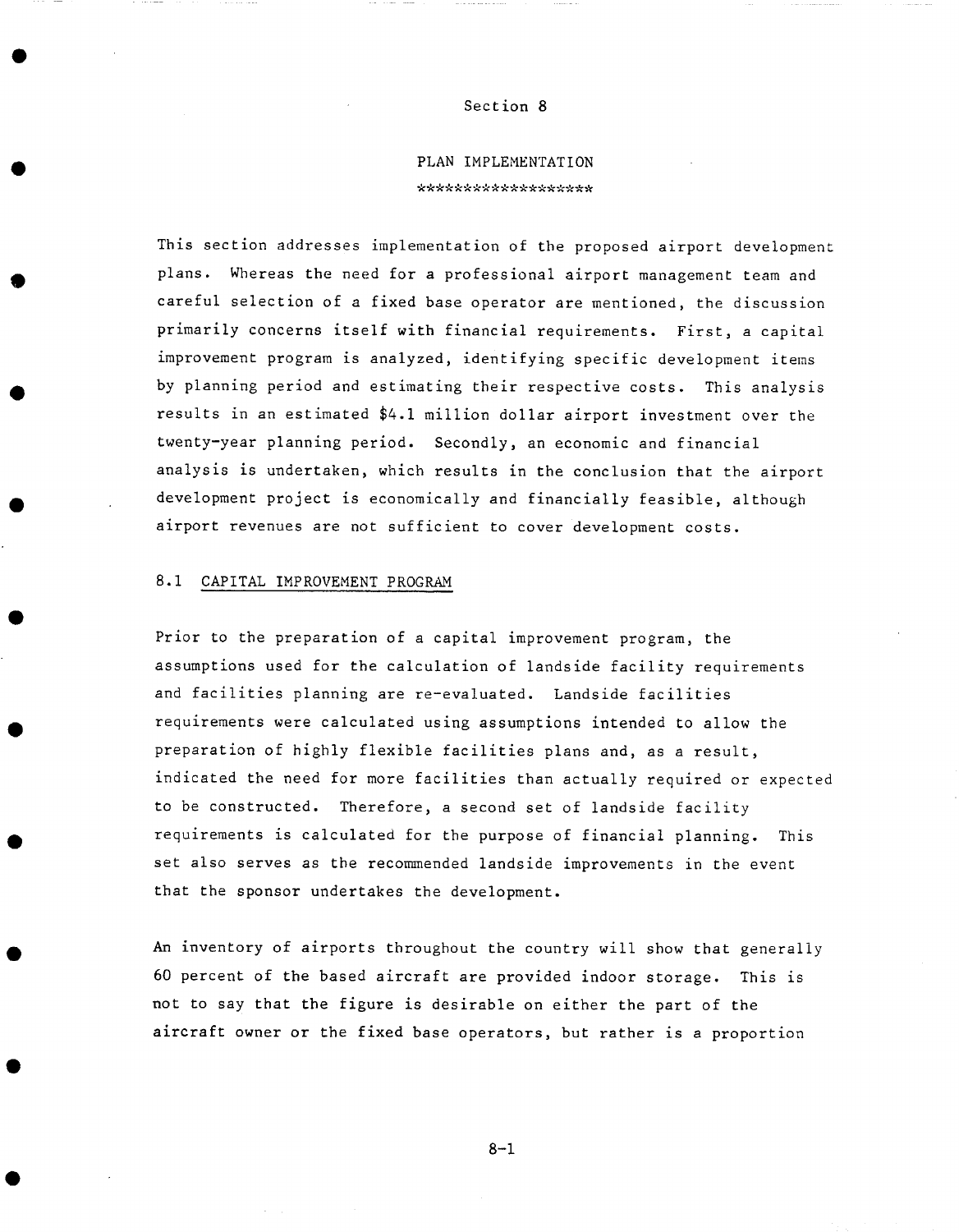which is generally acceptable. The calculation of landside requirements for financial planning assumes that the 60 percent figure will be achieved and that the remaining aircraft storage needs will be satisfied by outdoor tie-downs. Exhibit 8-1 presents the landside facility requirements for financial planning.

Combining the landside facility requirements for financial planning--the airside facility requirements and the various airport plans--a capital improvement program is prepared. The capital improvement program presented in Exhibit 8-2 includes cost estimates in terms of 1980 dollars for each of the development items. Development items are grouped by planning period and are intended to satisfy the demand forecast for the close of the period in which they are shown. A breakdown of federal and local participation is also provided. The federal amount shown represents the maximum participation authorized by the legislation which expired in October 1980, or 90 percent.

The only major improvements that are foreseen, other than those occurring during the short-range planning period, are the constructon of a parallel taxiway, and the development of a second FBO facility during the long-range planning period. Landside facilities associated with the FBO's are often developed and funded by private enterprise. These items are shown in parentheses under the local share in Exhibit 8-2 and have been included so that, in the event the sponsor undertakes this development, an estimate will be available.

Development cost estimates, shown in Exhibit 8-2 by period and item, are summarized in Exhibit 8-3. The summary shows that, if all airport development were undertaken in 1980, the total costs would be approximately \$4.1 million. Additionally, the summary shows that the FAA is authorized to provide \$3.0 million in financial assistance. Lastly, private enterprise would be expected to invest \$0.6 million, resulting in a sponsor share of \$0.5 million.

 $8 - 2$ 

**O**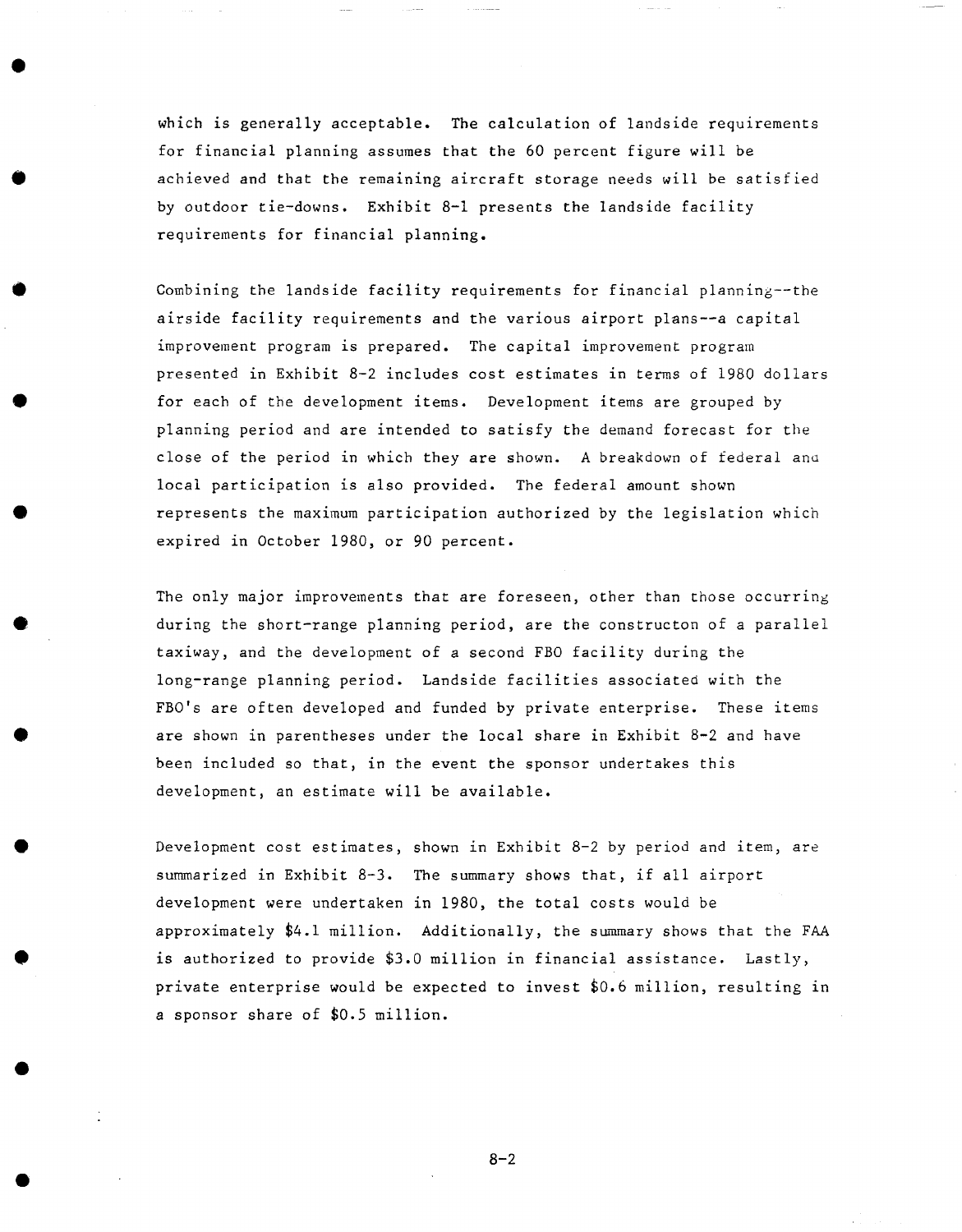### LANDSIDE FACILITY REQUIREMENTS FOR FINANCIAL PLANNING

|                              | Planning Period |                  |                |
|------------------------------|-----------------|------------------|----------------|
|                              | 1981-1985       | 1986-1990        | 1991-2000      |
| NAVAJO AVIATION AUTHORITY    |                 |                  |                |
| Conventional Hangars         | $\overline{2}$  | $\overline{2}$   | $\overline{2}$ |
| Conventional Hangar Spaces   | 5               | 5                | 5              |
| Administration Building (SF) | 2,500           | 2,500            | 2,500          |
| Auto Parking Spaces          | 10              | 10 <sub>10</sub> | 10             |
| Auto Parking Area            | 355             | 355              | 355            |
| FIXED BASE OPERATOR (A)      |                 |                  |                |
| Conventional Hangars         | 1               | 1                | 1              |
| Conventional Hangar Spaces   | 9               | 9                | 9              |
| Tee Hangars                  | 6               | 14               | 21             |
| Aircraft Tie-down Positions  | 14              | 19               | 24             |
| Terminal Building (SF)       | 784             | 1,225            | 1,960          |
| Auto Parking Spaces          | 21              | 33               | 52             |
| Auto Parking Area            | 746             | 1,172            | 1,420          |
| FIXED BASE OPERATOR (B)      |                 |                  |                |
| Conventional Hangars         |                 |                  | ı.             |
| Conventional Hangar Spaces   |                 |                  | 9              |
| Tee Hangars                  |                 |                  | 0              |
| Aircraft Tiedown Positions   |                 |                  | 6              |
| Terminal Building (SF)       |                 |                  | 80             |
| Auto Parking Spaces          |                 |                  | 26             |
| Auto Parking Area            |                 |                  | 923            |
|                              |                 |                  |                |

**O** 

**O** 

**O** 

**O** 

**O**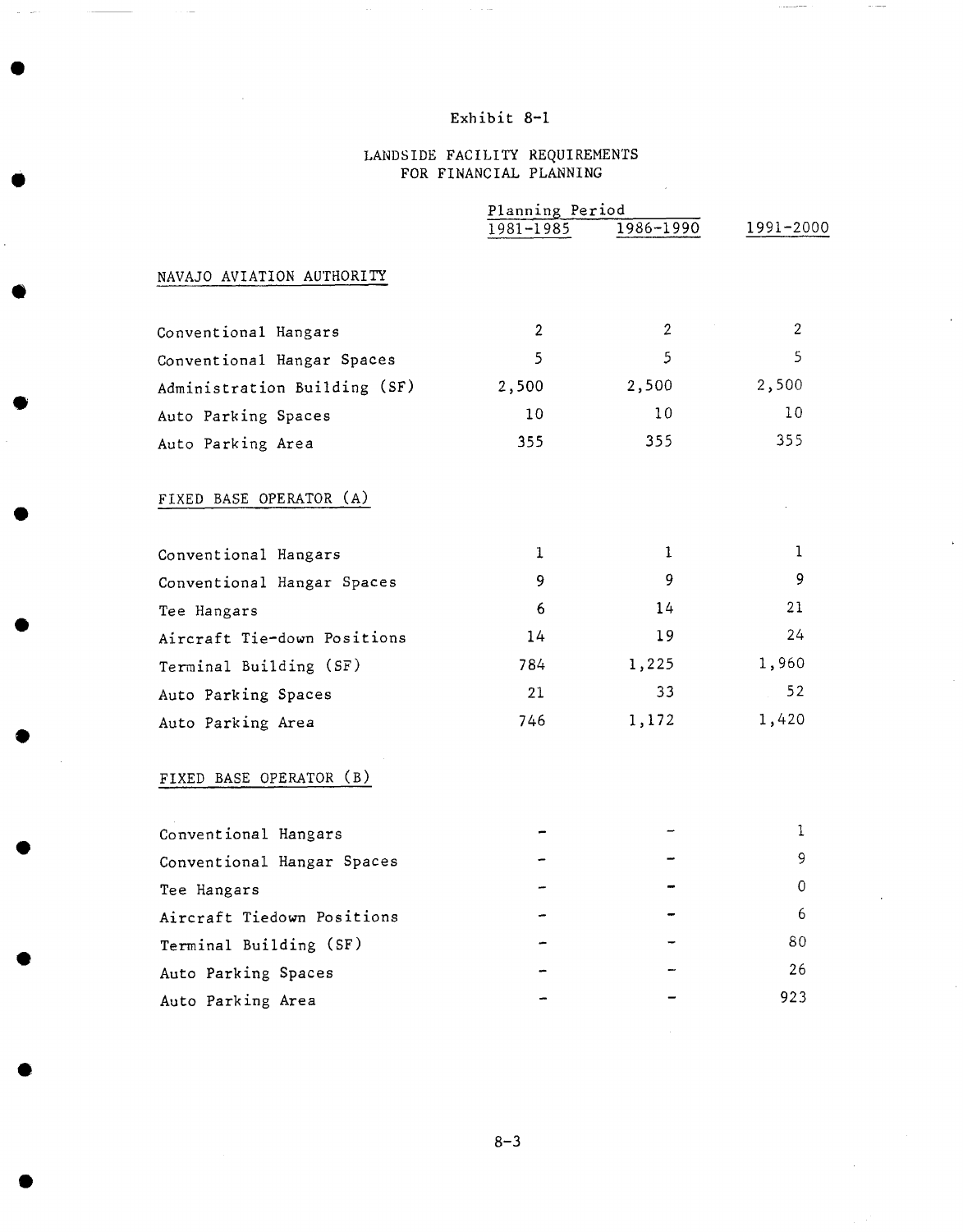## CAPITAL IMPROVEMENT PROGRAM (1980 DOLLARS)

| Short-Range Planning Period (1981-1985)          |      |           |           |           |  |  |
|--------------------------------------------------|------|-----------|-----------|-----------|--|--|
| Development Item                                 |      | Total     | Federal   | Local     |  |  |
| Site Preparation                                 |      |           |           |           |  |  |
| Grading 50,000 CY @ \$2/CY                       | (82) | \$100,000 | \$90,000  | \$10,000  |  |  |
| Total Site Preparation                           |      | \$100,000 | \$90,000  | \$10,000  |  |  |
| Paving                                           |      |           |           |           |  |  |
| RW 02/20 3" Overlay                              |      |           |           |           |  |  |
| 62,250 CY @ \$2.50/SY<br>Turnaround              | (82) | 466,875   | 420,187   | 46,688    |  |  |
| 3,272 SY @ \$22.50/SY<br>Connecting Taxiway      | (83) | 73,630    | 66,267    | 7,363     |  |  |
| 3,556 SY @ \$22.50/SY<br>Aircraft Tie-down Apron | (83) | 80,000    | 72,000    | 8,000     |  |  |
| 7,300 SY @ \$13.00/SY                            | (83) | 94,900    | 85,410    | 9,490     |  |  |
| Tee Hangar Access<br>2,222 SY @ \$13.00/SY       |      | 28,890    |           | (28, 890) |  |  |
| Auto Parking Overlay<br>1,100 SY @ \$2.50/SY     | (84) | 2,750     |           | 2,750     |  |  |
| Access Road 1,300 LF<br>@ \$40/LF                | (84) | 52,000    | 46,800    | 5,200     |  |  |
| Total Paving                                     |      | \$799,045 | \$690,664 | \$108,381 |  |  |
| Lighting                                         |      |           |           |           |  |  |
| MIRL 7,000 LF @ \$10/LF                          | (83) | \$70,000  | \$63,000  | \$7,000   |  |  |
| MITL 800 LF @ \$12/LF                            | (83) | 9,600     | 8,640     | 960       |  |  |
| Rotating Beacon - $10''$                         | (83) | 4,500     | 4,050     | 450       |  |  |
| Lighted Wind Cone &<br>Segmented Circle          | (83) | 5,000     | 4,500     | 500       |  |  |
| Total Lighting                                   |      | \$89,100  | \$80,190  | \$8,910   |  |  |
| Approach Aids                                    |      |           |           |           |  |  |
| VASI-2 2 Units @ \$7,500                         | (83) | \$15,000  | \$15,000  |           |  |  |
| <b>REILS</b>                                     | (83) | 9,000     | 9,000     |           |  |  |
| Total Approach Aids                              |      | \$24,000  | \$24,000  | \$––      |  |  |

**Q** 

**O** 

**Q** 

**O**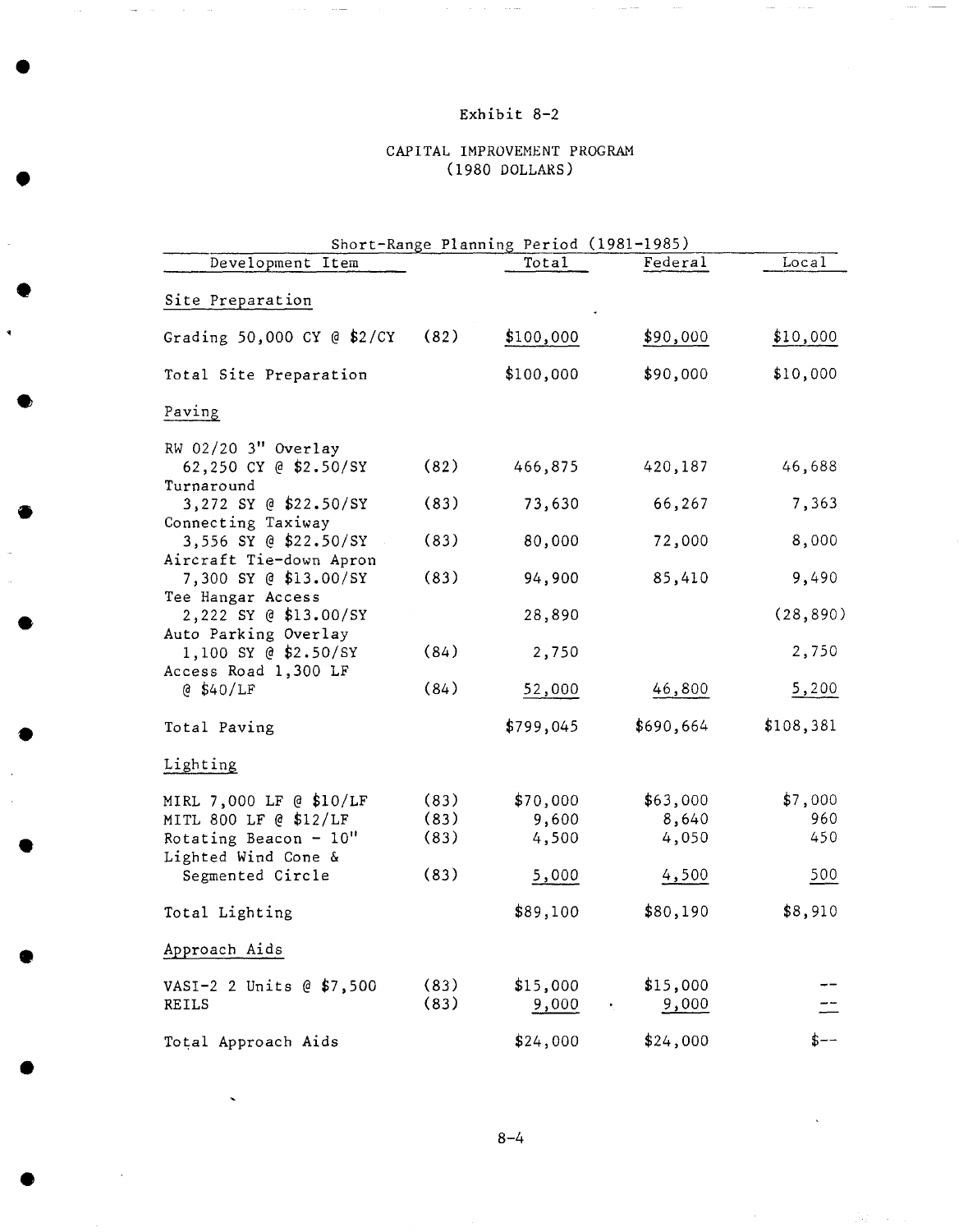## Exhibit 8-2 (CONTINUED)

 $\mathcal{L}^{\mathcal{L}}$  is the set of the constraints

 $\tau_{\rm{max}} = 0.00$ 

|                                                                                                         |      | Short-Range Planning Period (1981-1985) |             |                                    |
|---------------------------------------------------------------------------------------------------------|------|-----------------------------------------|-------------|------------------------------------|
| Development Item                                                                                        |      | Total                                   | Federal     | Local                              |
| Buildings                                                                                               |      |                                         |             |                                    |
| Conventional Hangar $-1$ Unit<br>Tee Hangars $-6$ Units $@$ \$10,000<br>Terminal Space 784 SF @ \$60/SF |      | \$125,000<br>60,000<br>47,040           | \$--        | \$125,000<br>(60,000)<br>(45, 040) |
| Total Buildings                                                                                         |      | \$232,040                               | $S --$      | \$232,040                          |
| Miscellaneous                                                                                           |      |                                         |             |                                    |
| Runway Marking - NPI<br>7,000 LF @ \$350<br>Perimeter Fencing                                           | (83) | \$24,500                                | \$22,050    | \$2,450                            |
| 19,845 LF @ \$6/LF                                                                                      | (82) | 119,070                                 | 107,163     | 11,907                             |
| Total Miscellaneous                                                                                     |      | \$143,570                               | \$129, 213  | \$14,357                           |
| Total This Period                                                                                       |      | \$1,387,755                             | \$1,014,067 | \$373,688                          |

( ) Indicates investment by private enterprise.

SOURCE: PRC Speas

**O**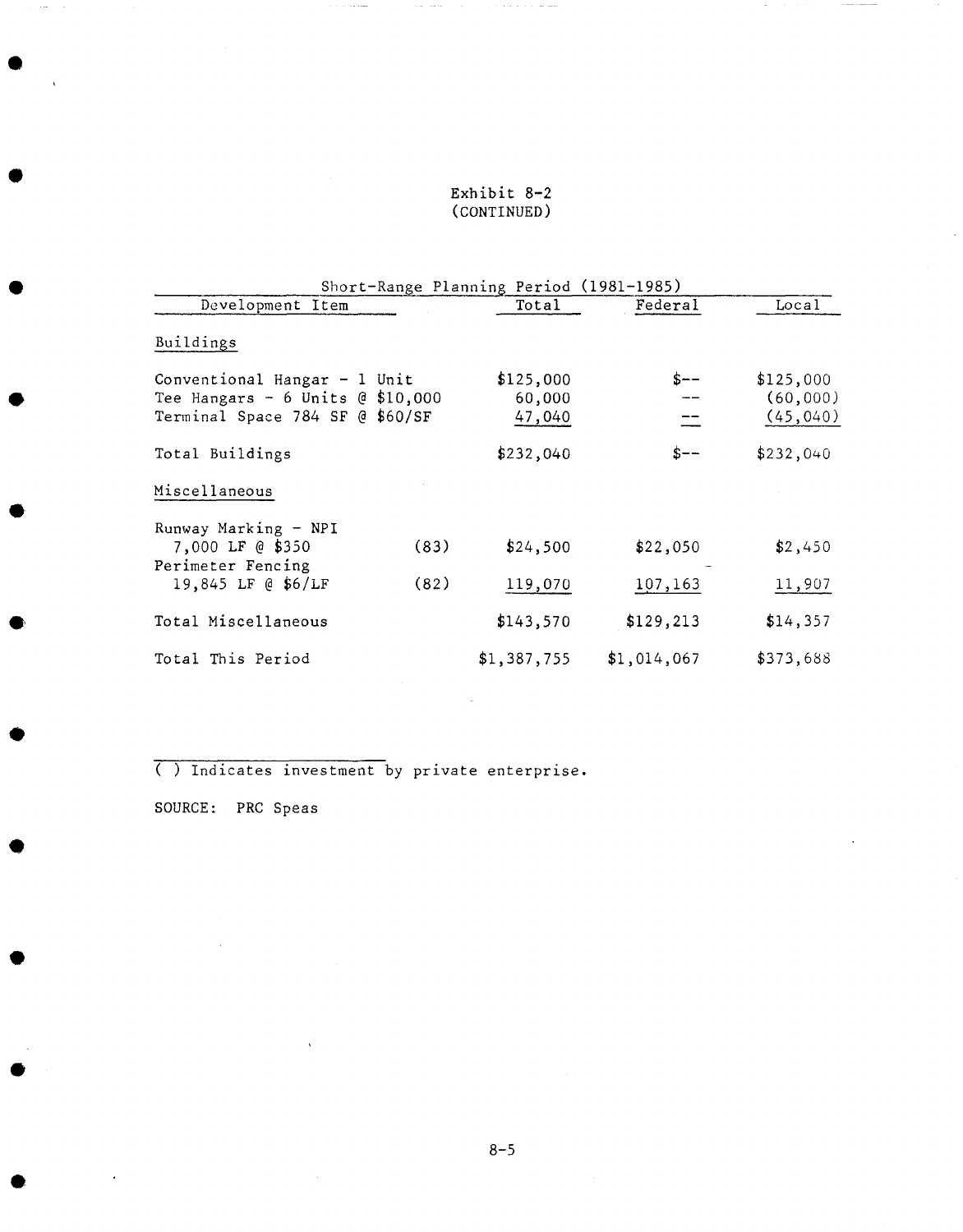## Exhibit 8-2 (CONTINUED)

|                                                                        |      | Intermediate-Range Planning Period (1986-1990) |           |                    |
|------------------------------------------------------------------------|------|------------------------------------------------|-----------|--------------------|
| Development Item                                                       |      | Total                                          | Federal   | Local              |
| Paving                                                                 |      |                                                |           |                    |
| Connecting Taxiway<br>2,000 SY @ \$22.50/SY<br>Aircraft Tie-down Apron | (86) | \$67,500                                       | \$60,750  | \$6,750            |
| 3,650 SY @ \$13/SY<br>Tee Hangar Access                                | (86) | 47,450<br>38,480                               | 42,705    | 4,745<br>(38, 480) |
| Total Paving                                                           |      | \$153,430                                      | \$103,455 | \$49,975           |
| Buildings                                                              |      |                                                |           |                    |
| Tee Hangars<br>8 @ \$10,000                                            |      | \$80,000                                       | \$--      | \$(80,000)         |
| Terminal Space<br>441 SF @ \$60/SF                                     |      | 26,460                                         |           | (26, 460)          |
| Total Building                                                         |      | \$106,460                                      | \$--      | \$(106, 460)       |
| Total This Period                                                      |      | \$259,890                                      | \$103,455 | \$156,435          |

( ) Indicates investment by private enterprise.

SOURCE: PRC Speas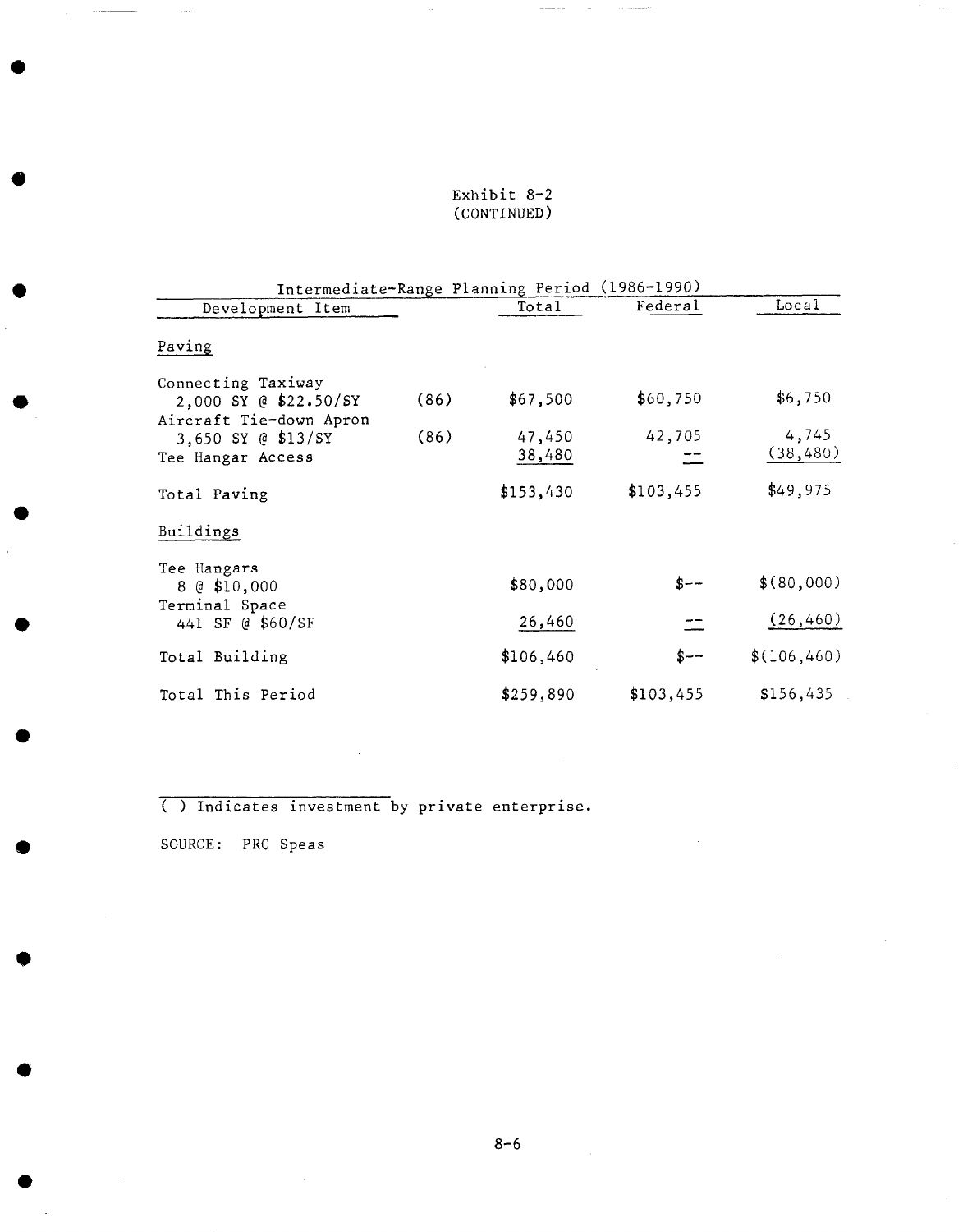### Exhibit 8-2 (CONTINUED)

 $\ddot{\phantom{0}}$ 

 $\begin{aligned} &\text{otherwise} &\times\text{min}\left\{ \left\vert \mathcal{H}_{\mathcal{A}}\right\vert \right\} \end{aligned}$ 

 $\sim$   $\sim$ 

| Total       | Federal                                                           | Local                                  |
|-------------|-------------------------------------------------------------------|----------------------------------------|
|             |                                                                   |                                        |
| \$816,875   | \$<br>735,187                                                     | \$81,688                               |
| 1,027,870   | 925,083                                                           | 102,787                                |
| 105,105     | 94,594                                                            | 10,511                                 |
| 33,670      |                                                                   | (33, 670)                              |
| \$1,983,520 | \$1,754,864                                                       | \$228,656                              |
|             |                                                                   |                                        |
| \$123,420   | \$111,078                                                         | \$12,342                               |
| \$123,420   | \$111,078                                                         | \$12,342                               |
|             |                                                                   |                                        |
| \$125,000   | S--                                                               | \$(125,000)                            |
| 70,000      |                                                                   | (70,000)                               |
| 102,900     |                                                                   | (102, 900)                             |
| \$297,900   | $$--$                                                             | \$297,900                              |
|             |                                                                   |                                        |
| \$22,627    | \$20,364                                                          | \$2,263                                |
| \$22,627    | \$20,364                                                          | \$2,263                                |
| \$2,427,467 | \$1,886,306                                                       | \$541,161                              |
|             | Rwy Widening & Strengthening (96)<br>(91)<br>(91)<br>(91)<br>(91) | Long-Range Planning Period (1991-2000) |

( ) Indicates investment by private enterprise.

SOURCE: PRC Speas.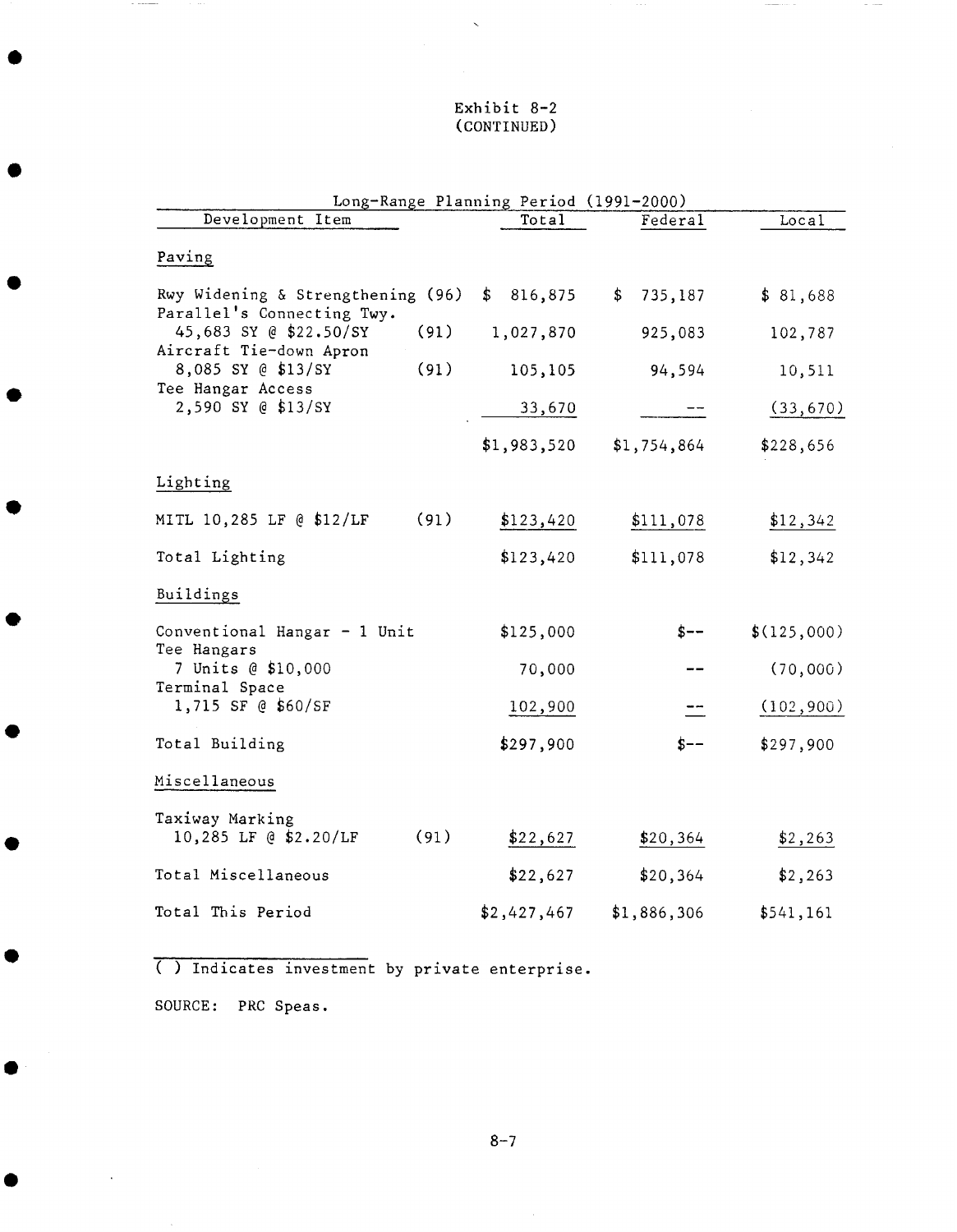# SUMMARY OF DEVELOPMENT COSTS

| Planning Period                | Total       | Federal     | Local     | Private   |
|--------------------------------|-------------|-------------|-----------|-----------|
| Short-Range (1981-1985)        | \$1,387,755 | \$1,014,067 | \$239,758 | \$133,930 |
| Intermediate-Range (1986-1990) | 259,890     | 103,455     | 11,495    | 144,940   |
| Long-Range (1991-2000)         | 2,427,467   | 1,886,306   | 209,591   | 331,570   |
|                                | \$4,075,112 | \$3,003,828 | \$460,844 | \$610,440 |

Source: PRC Speas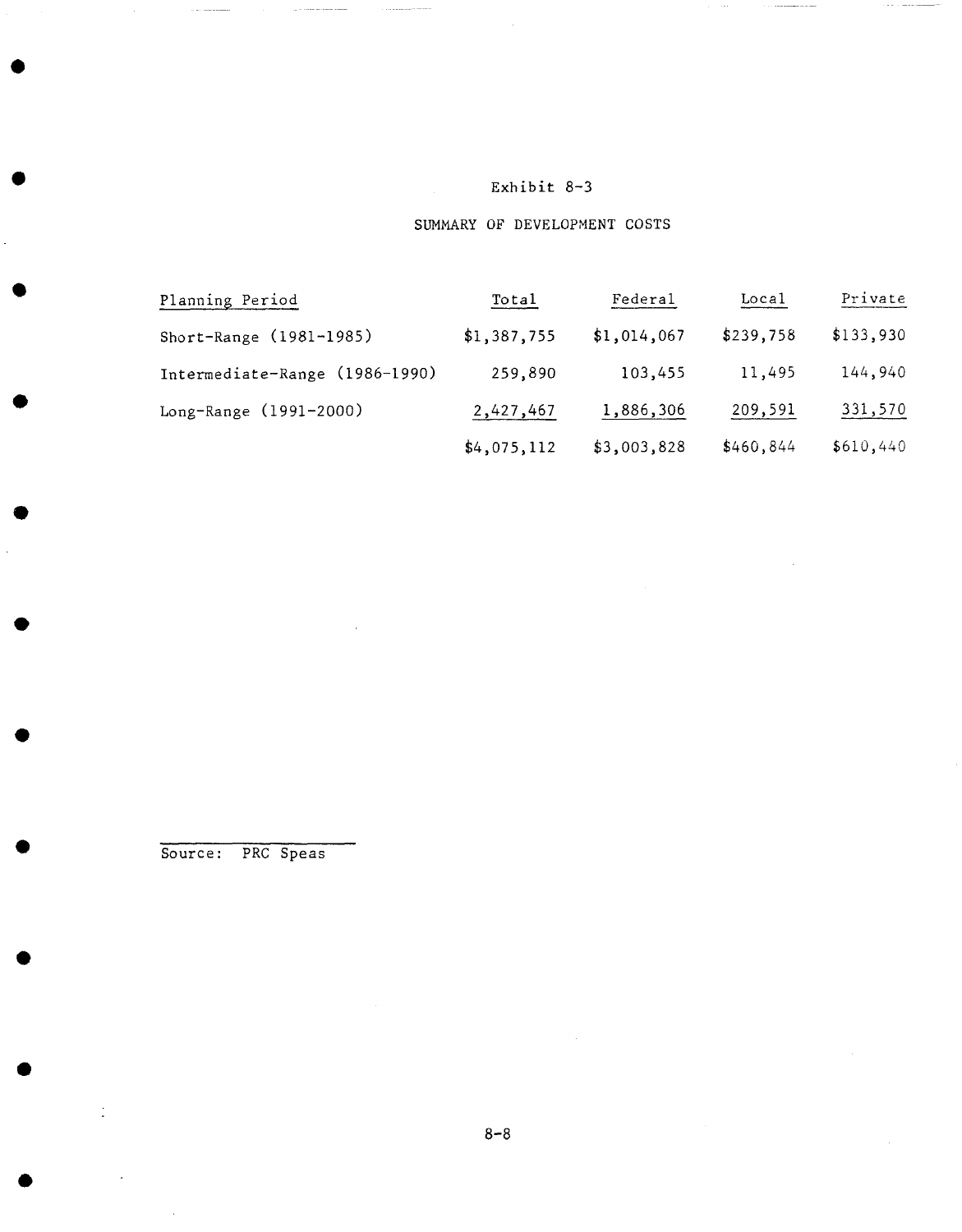In order to more accurately define potential costs associated with improvements at Window Rock Airport, a phased capital improvement program was developed. Underlying this program is the recognition that neither the federal government or Navajo Nation is prepared or capable of funding each planning period's improvements in a single year. The capital improvement program was, therefore, phased such that the airport sponsor will maximize the amount of federal assistance, consistent with maintenance of a safe and efficient airport.

The schedule of capital outlays and anticipated offsetting federal grants associated with the phased capital improvement program are presented in Exhibit 8-4. The capital outlays include only the public investment items. Further, the phasing recognizes that construction costs have risen in real terms at an annual rate of 3.3 percent over the last ten years. The 1980 construction costs have, therefore, been adjusted to recognize the potential increase in costs between 1980 and the year of construction.

As reflected in Exhibit 8-4, the local share of capital outlays in 1982 is estimated at \$72,550; in 1983 at \$39,600; in 1984 at \$8,900; in 1986 at \$13,700, and in 1991 at \$299,555. Recognizing that a goal of the Navajo Tribe is a self-supporting air transportation system, the total local share of \$4,434,305 represents a cost which should be recovered from airport revenues. Stated another way, annual airport revenues after expenses must average \$43,400 a year over the ten-year development process in order to cover the local share of the capital improvement program.

## 8.2 FINANCIAL ANALYSIS

Currently, the Department of Air Transportation manages Window Rock Airport in addition to providing non-scheduled air service to the Navajo government. The airport provides avgas and aircraft tie-down services. Window Rock Airways, a privately-owned enterprise on the airport, provides air taxi and charter services. There currently are no hangar facilities or maintenance services provided on the airport.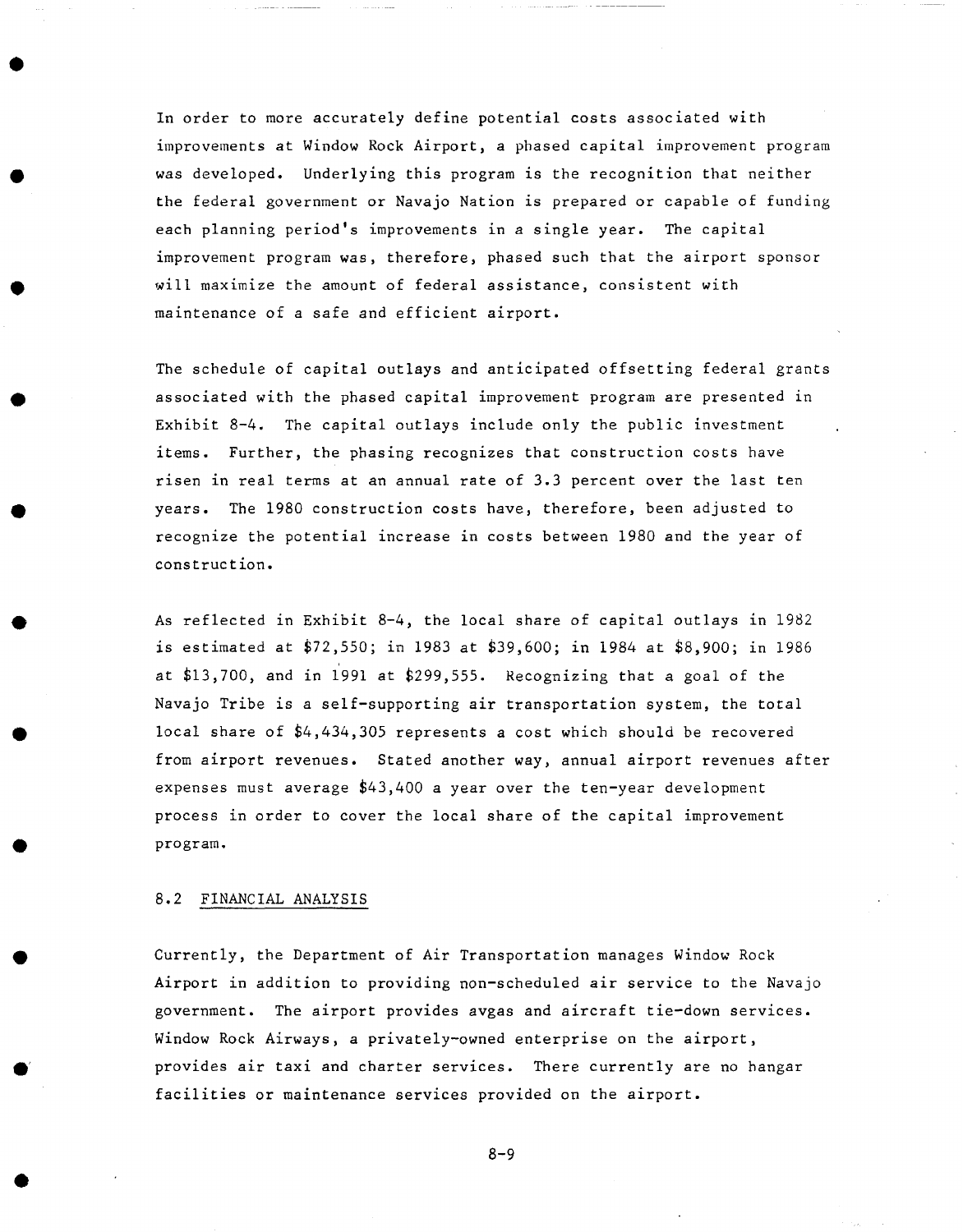## SCHEDULE OF CAPITAL OUTLAYS AND ANTICIPATED OFFSETTING GRANTS ADJUSTED 1980 DOLLARS

| Year | Capital<br>Outlay | Federal<br>Grant | Local<br>Outlay |
|------|-------------------|------------------|-----------------|
| 1982 | \$725,620         | \$653,070        | \$72,550        |
| 1983 | 422,000           | 382,400          | 39,600          |
| 1984 | 61,600            | 52,700           | 8,900           |
| 1985 |                   |                  |                 |
| 1986 | 137,300           | 123,600          | 13,700          |
| 1987 |                   |                  |                 |
| 1988 |                   |                  |                 |
| 1989 |                   |                  |                 |
| 1990 |                   |                  |                 |
| 1991 | 2,995,535         | 2,695,970        | 299,555         |
| 1992 |                   |                  |                 |

SOURCE: PRC Speas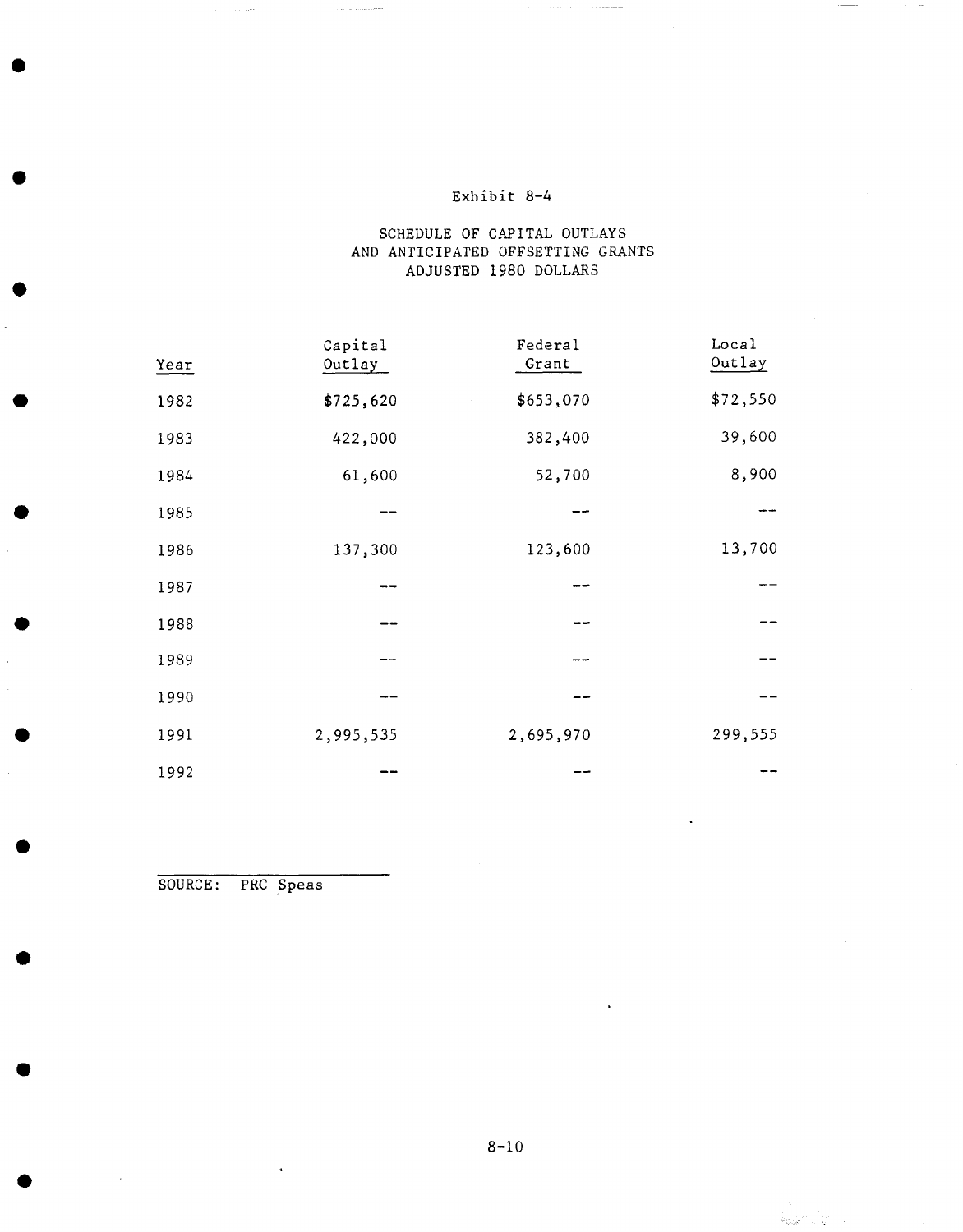Utilizing data provided by the Air Transportation Department, 1979 revenues from airport operations alone were estimated at approximately \$7,860 from tie-down fees and fuel sales. Currently, Window Rock Airways is not charged rental for land or buildings used. Assuming an annual fee of  $$14,000$  ( $$2,000$  for land and  $$12,000$  for the hangar), the total revenues from airport operations could be approximately  $$22,000$ . Expenses include utilities, supplies and maintenance. Only marginal maintenance has been performed at the airport, while utilities costs include the costs associated with providing the governmental air service. Incorporating a portion of the department manager's and secretary's salary into the total expenses of running the airport, a best estimate of total airport expenses is  $$20,000$ . Net revenues, therefore, are currently only about  $$2,000$  a year, substantially less than the required \$43,400 a year necessary to cover the cost of airport improvements.

Alternative methods of airport operations are not anticipated to improve the prospects of covering the local share of capital improvements. For example, the recommended means of operating the airport is through tbe use of a full-service fixed base operator (FBO). The FBO would provide aircraft hangar, tie-down and maintenance services, as well as sell aviation fuel and operate a terminal facility. He would also provide air taxi and charter services, as well as potentially provide flight training and aircraft sales. Revenues to the Navajo Tribe would include a fuel flowage fee and rentals on land. Exhibit 8-5 presents an estimate of annual revenues for a ten-year period. Airport operating expenses payable by the Navajo Tribe would include the cost of supplies and services to maintain the airport, the cost of operating the navigational aids and runway/taxiway system, and any miscellaneous costs. Using a 1982 estimate of \$6,500, expenses were allowed to grow in real terms at 1.5 percent per annum.

Exhibit 8-6 presents the total revenues, expenses and net cash resulting airport operations. As can be seen, net cash remains substantially below that required to cover the local share of the capital improvement program. This is consistent with the experience of other local governments with a low activity airport.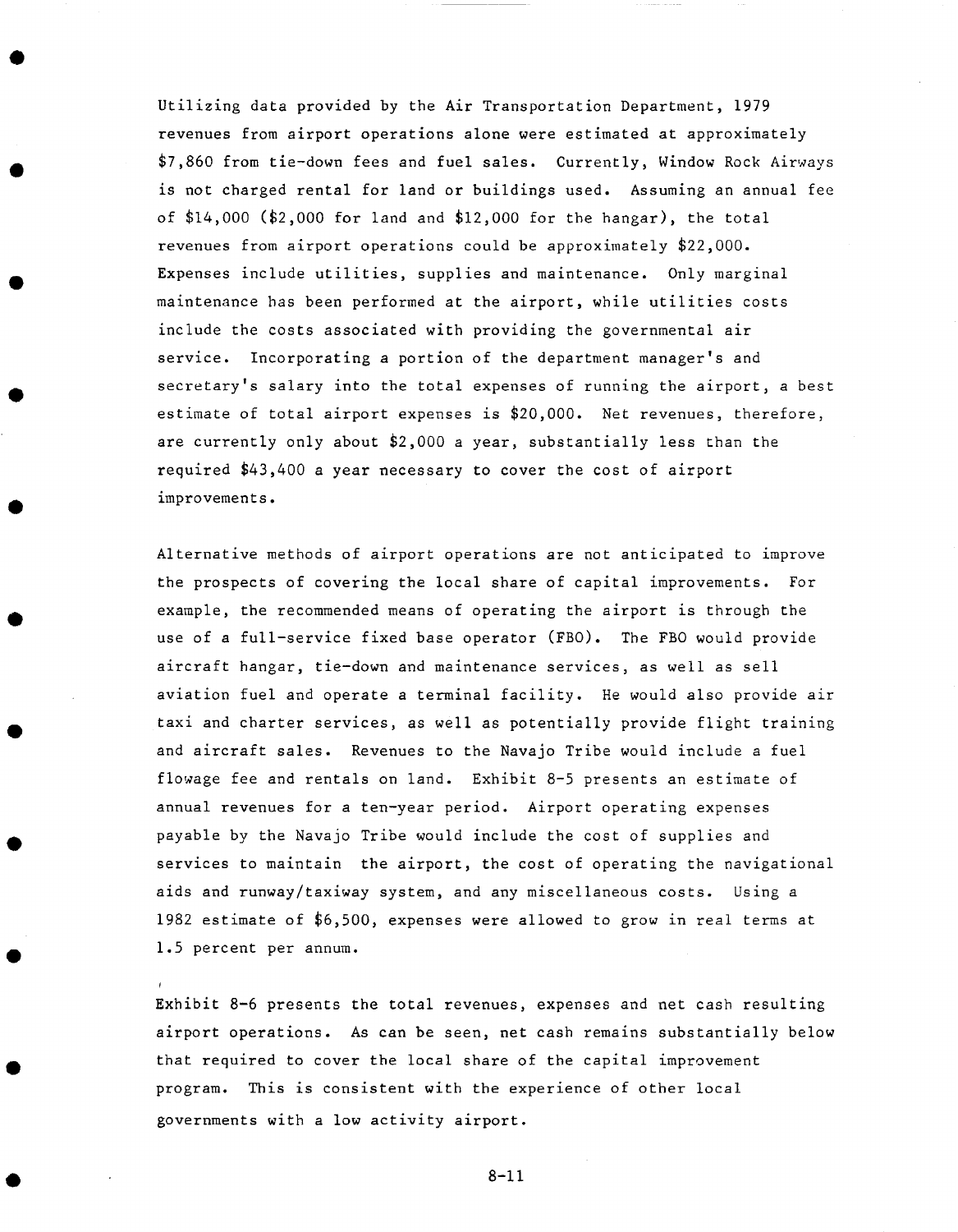#### AVIATION-RELATED CASH 1980 DOLLARS **REVENUES**

|       |                     | Fuel Flowage Fee             |                | Land Rental            |  |
|-------|---------------------|------------------------------|----------------|------------------------|--|
| Year  | Gallons<br>Consumed | Revenues<br>$@4\notin$ /Gal. | Square<br>Feet | Revenues<br>@4¢/SF/Yr. |  |
| 1982  | 17,660              | \$710                        | 261,360        | \$10,450               |  |
| 19831 | 20,090              | 800                          | 261,360        | 10,450                 |  |
| 1984  | 22,860              | 910                          | 261,360        | 10,450                 |  |
| 1985  | 26,000              | 1,040                        | 261,360        | 10,450                 |  |
| 1986  | 29,390              | 1,180                        | 304,920        | 12,200                 |  |
| 1987  | 33,230              | 1,330                        | 304,920        | 12,200                 |  |
| 1988  | 37,560              | 1,500                        | 304,920        | 12,200                 |  |
| 1989  | 42,460              | 1,700                        | 304,920        | 12,200                 |  |
| 1990  | 48,000              | 1,920                        | 304,920        | 12,200                 |  |
| 1991  | 51,060              | 2,040                        | 349,200        | 13,970                 |  |
| 1992  | 54,310              | 2,170                        | 349,200        | 13,970                 |  |

SOURCE: PRC Speas